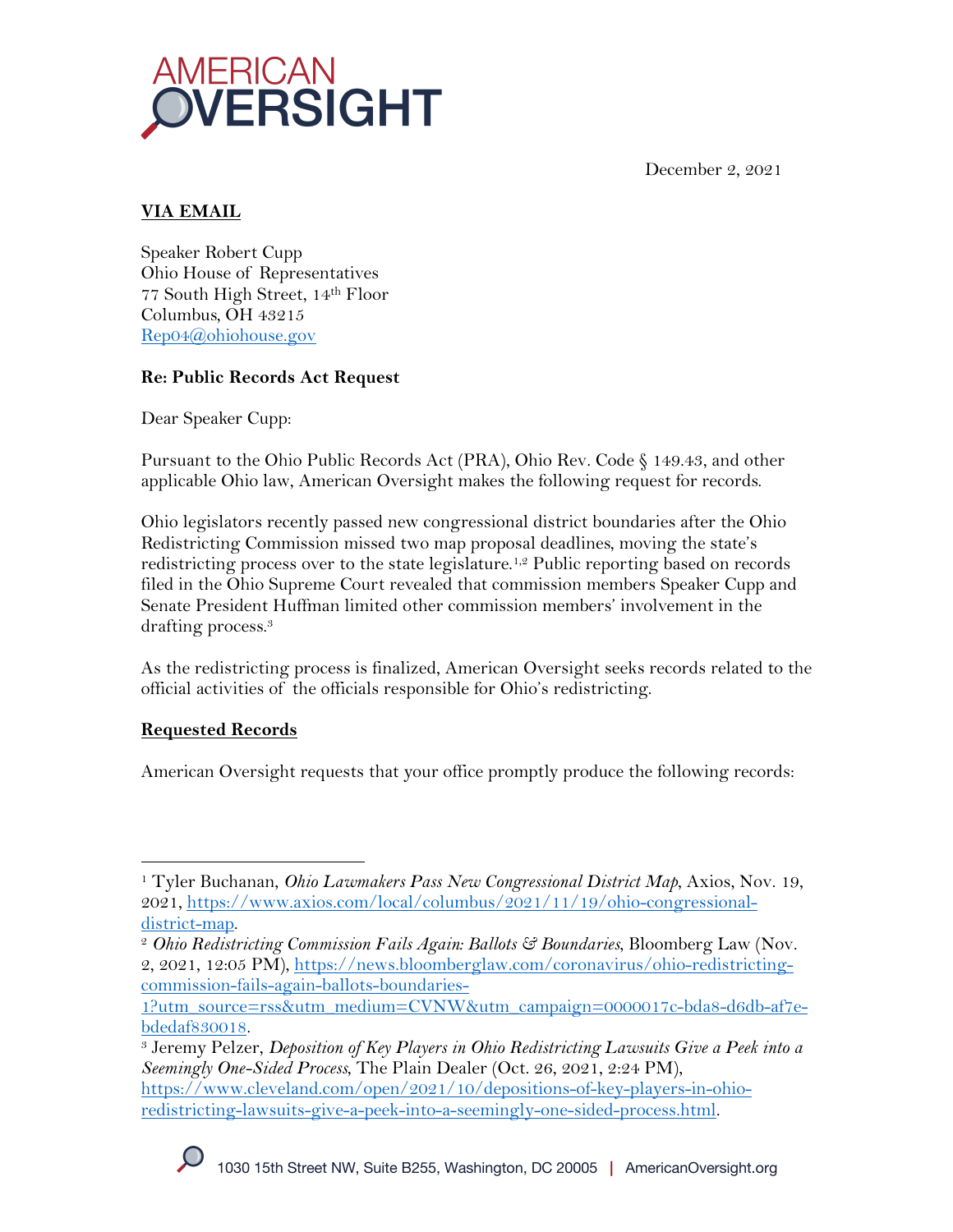All calendars or calendar entries for Speaker Robert Cupp (including any calendars maintained on their behalf) from January 1, 2021, through the date the search is conducted.

American Oversight requests that the calendars be produced in a format that includes all invitees, any notes, and all attachments. Please do not limit your search to Outlook calendars; we request the production of any calendar paper or electronic, whether on government-issued or personal devices used to track or coordinate how Speaker Cupp allocates their time on public business.

The search should include any calendars associated with Speaker Cupp's individual email accounts, if used for official business, as well as any official calendars maintained for Speaker Cupp including by any assistants.

Please notify American Oversight of any anticipated fees or costs in excess of \$100 prior to incurring such costs or fee.

#### **Guidance Regarding the Search & Processing of Requested Records**

In connection with its request for records, American Oversight provides the following guidance regarding the scope of the records sought and the search and processing of records:

- Please search all locations and systems likely to have responsive records, regardless of format, medium, or physical characteristics.
- § In conducting your search, please understand the terms "record," "document," and "information" in their broadest sense, to include any written, typed, recorded, graphic, printed, or audio material of any kind. We seek records of any kind, including electronic records, audiotapes, videotapes, and photographs, as well as letters, emails, facsimiles, telephone messages, voice mail messages and transcripts, notes, or minutes of any meetings, telephone conversations or discussions.
- Our request for records includes any attachments to those records or other materials enclosed with those records when they were previously transmitted. To the extent that an email is responsive to our request, our request includes all prior messages sent or received in that email chain, as well as any attachments to the email.
- Please search all relevant records or systems containing records regarding agency business. Do not exclude records regarding agency business contained in files, email accounts, or devices in the personal custody of your officials, such as personal email accounts or text messages.
- § In the event some portions of the requested records are properly exempt from disclosure, please disclose any reasonably segregable non-exempt portions of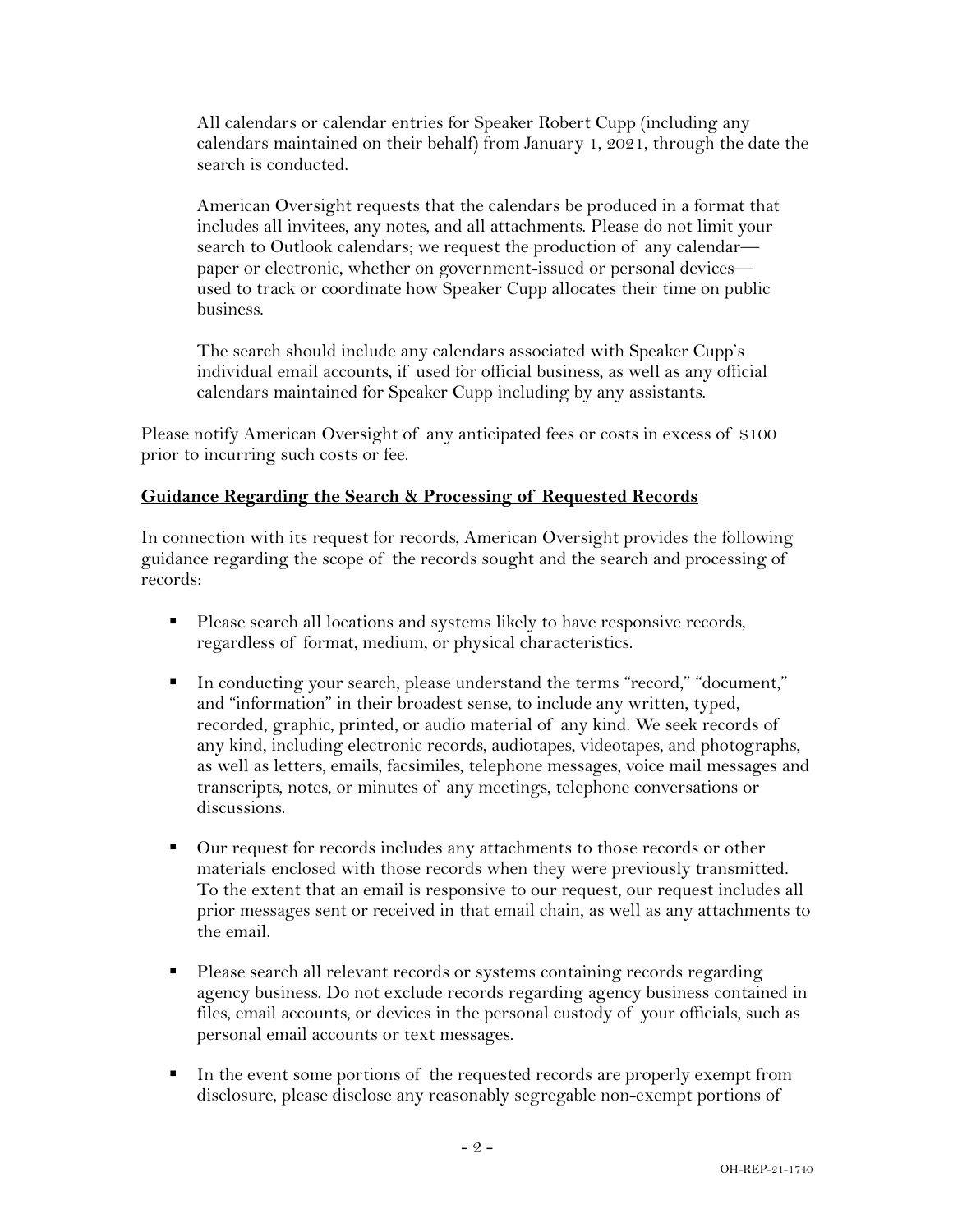the requested records. $4$  If a request is denied in whole, please state specifically why it is not reasonable to segregate portions of the record for release.

■ Please take appropriate steps to ensure that records responsive to this request are not deleted by the agency before the completion of processing for this request. If records potentially responsive to this request are likely to be located on systems where they are subject to potential deletion, including on a scheduled basis, please take steps to prevent that deletion, including, as appropriate, by instituting a litigation hold on those records.

If you have any questions regarding how to construe this request for records or believe that further discussions regarding search and processing would facilitate a more efficient production of records of interest to American Oversight, please do not hesitate to contact American Oversight to discuss this request. American Oversight welcomes an opportunity to discuss its request with you before you undertake your search or incur search or duplication costs. By working together at the outset, American Oversight and your agency can decrease the likelihood of costly and time-consuming litigation in the future.

Where possible, please provide responsive material in an electronic format by email. Alternatively, please provide responsive material in native format or in PDF format on a USB drive. Please send any responsive material being sent by mail to American Oversight, 1030 15th Street NW, Suite B255, Washington, DC 20005. If it will accelerate release of responsive records to American Oversight, please also provide responsive material on a rolling basis.

### **Conclusion**

American Oversight is a  $501(c)(3)$  nonprofit with the mission to promote transparency in government, to educate the public about government activities, and to ensure the accountability of government officials. American Oversight uses the information gathered, and its analysis of it, to educate the public through reports, press releases, or other media. American Oversight also makes materials it gathers available on its public website and promotes their availability on social media platforms, such as Facebook and Twitter.<sup>5</sup>

We share a common mission to promote transparency in government. American Oversight looks forward to working with your agency on this request. If you do not

<sup>4</sup> Ohio Rev. Code § 149.43(B)(1).

 $5$  American Oversight currently has approximately 15,600 page followers on Facebook and 109,200 followers on Twitter. American Oversight, Facebook, https://www.facebook.com/weareoversight/ (last visited Nov. 30, 2021); American Oversight (@weareoversight), Twitter, https://twitter.com/weareoversight (last

visited Nov. 30, 2021).